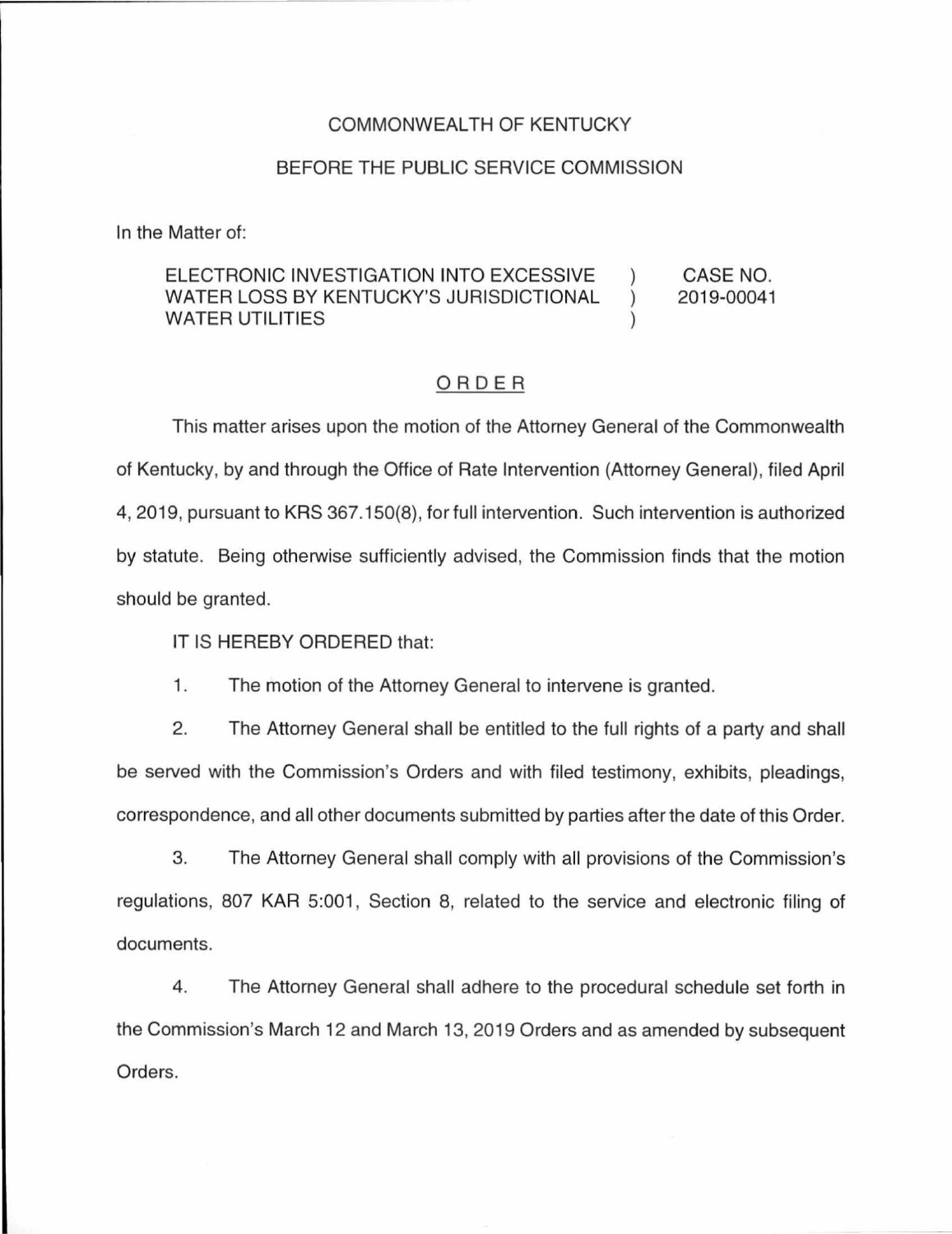5. Pursuant to 807 KAR 5:001, Section 8(9), within seven days of entry of this Order, the Attorney General shall file a written statement with the Commission that:

a. Certifies that it, or its agent, possesses the facilities to receive electronic transmissions; and

b. Sets forth the electronic mail address to which all electronic notices and messages related to this proceeding should be served.

# [REMAINDER OF THE PAGE INTENTIONALLY LEFT BLANK]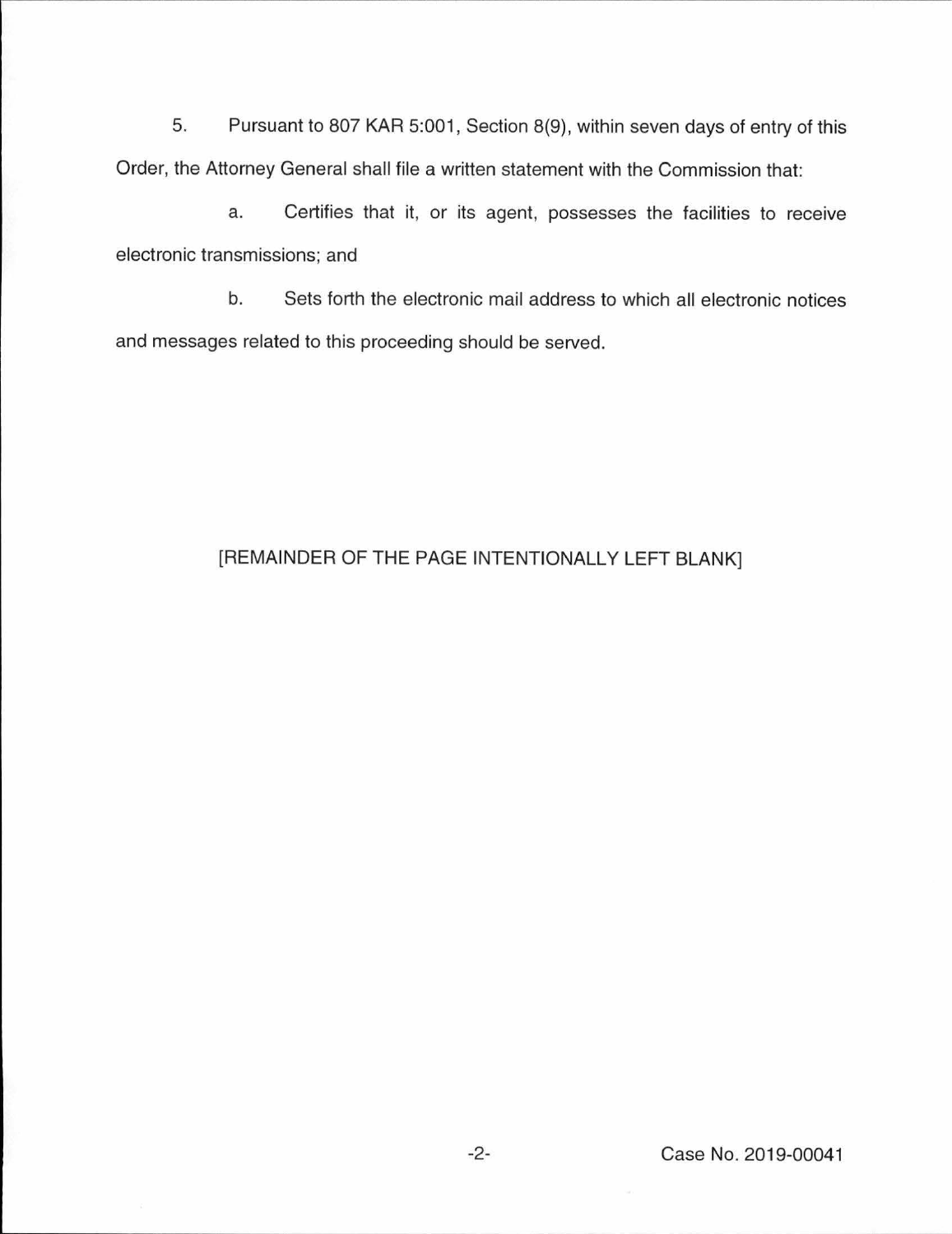By the Commission



ATTEST:

R. Pinso Executive Director

Case No. 2019-00041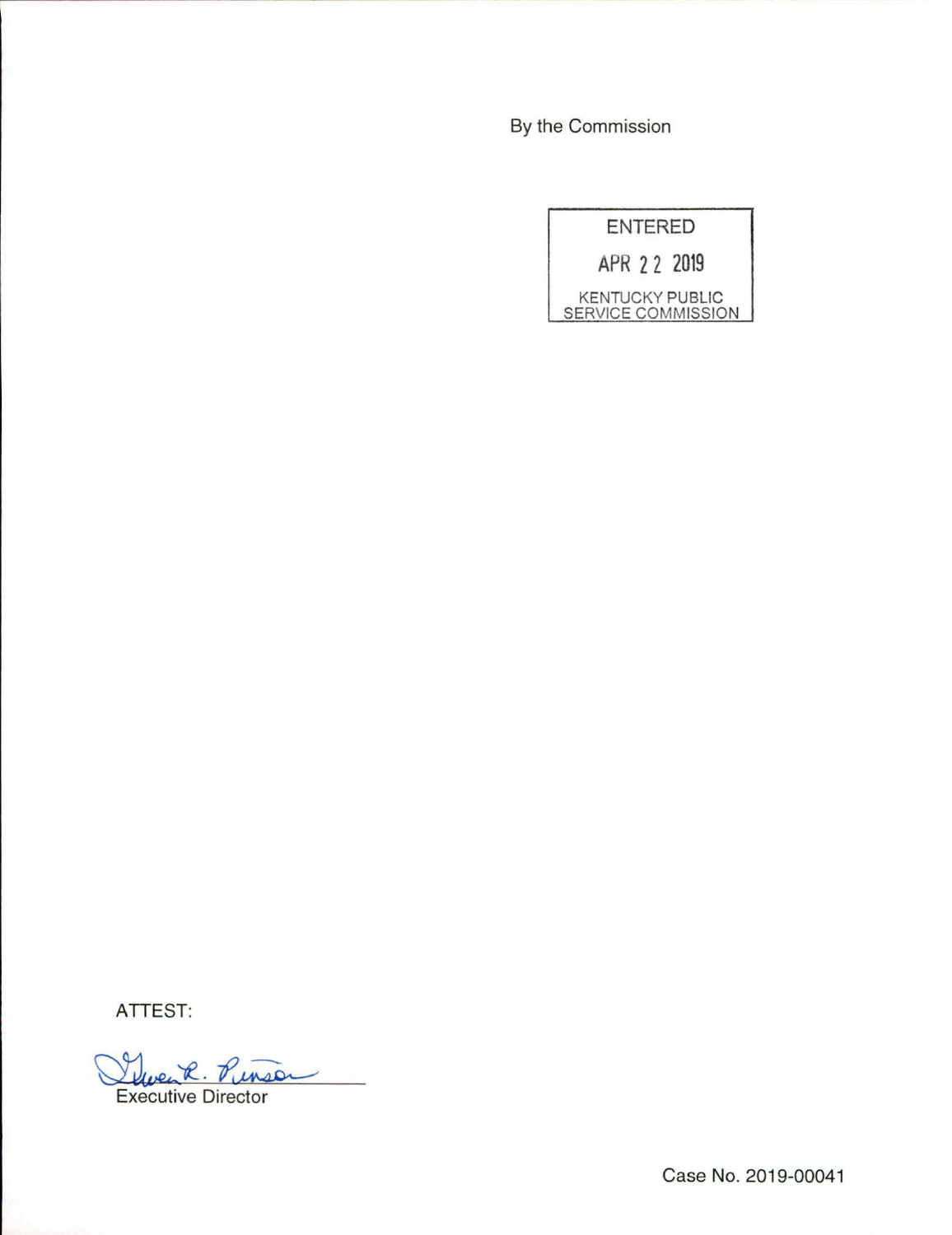\*Estill County Water District #1 Estill County Water District #1 76 Cedar Grove Road Irvine, KY 40336

\*L Allyson Honaker Goss Samford, PLLC 2365 Harrodsburg Road, Suite B325 Lexington, KENTUCKY 40504

\*Steven P. Bailey Attorney Bailey Law Office, P.S.C. 181 East Court Street Prestonsburg, KENTUCKY 41653

\*Big Sandy Water District Big Sandy Water District 18200 Kentucky Route #3 Catlettsburg, KY 41129

\*Honorable Damon R Talley Attorney at Law Stoll Keenon Ogden PLLC P.O. Box 150 Hodgenville, KENTUCKY 42748

\*David S Samford Goss Samford, PLLC 2365 Harrodsburg Road, Suite B325 Lexington, KENTUCKY 40504

\*Southern Water & Sewer District Southern Water & Sewer District 245 Kentucky Route 680 P. O. Box 610 McDowell, KY 41647

\*Hon. Derrick Willis Attorney at Law Willis Law Office P.O. Box 1500 Grayson, KENTUCKY 41143

\*Honorable Earl Rogers III Attorney at Law Campbell & Rogers 154 Flemingsburg Road Morehead, KENTUCKY 40351

\*M. Evan Buckley Goss Samford, PLLC 2365 Harrodsburg Road, Suite B325 Lexington, KENTUCKY 40504

\*Erica Stacy Stegman Campbell & Rogers 154 Flemingsburg Road Morehead, KENTUCKY 40351

\*Eastern Rockcastle Water Association Eastern Rockcastle Water Association, Inc. 9246 Main Street Livingston, KY 40445

\*Farmdale Water District Farmdale Water District 100 Highwood Drive, Route 8 Frankfort, KY 40601

\*Gerald E Wuetcher Attorney at Law STOLL KEENON OGDEN PLLC 300 West Vine Street Suite 2100 Lexington, KENTUCKY 40507-1801

\*Milburn Water District Milburn Water District 7731 State Route 80 East Arlington, KY 42021

\*Cawood Water District Cawood Water District 54 Plant Road P. O. Box 429 Cawood, KY 40815

\*West Carroll Water District West Carroll Water District 900 Clay Street P. O. Box 45 Carrollton, KY 41008

\*Roger W Hall Attorney 1200 Bath Avenue, Suite 200 P.O. Box 667 Ashland, KENTUCKY 41105

\*Hyden-Leslie County Water District Hyden-Leslie County Water District 356 Wendover Road Hyden, KY 41749

\*Justin M. McNeil Office of the Attorney General Office of Rate 700 Capitol Avenue Suite 20 Frankfort, KENTUCKY 40601-8204

\*Katelyn L. Brown Attorney STOLL KEENON OGDEN PLLC 300 West Vine Street Suite 2100 Lexington, KENTUCKY 40507-1801